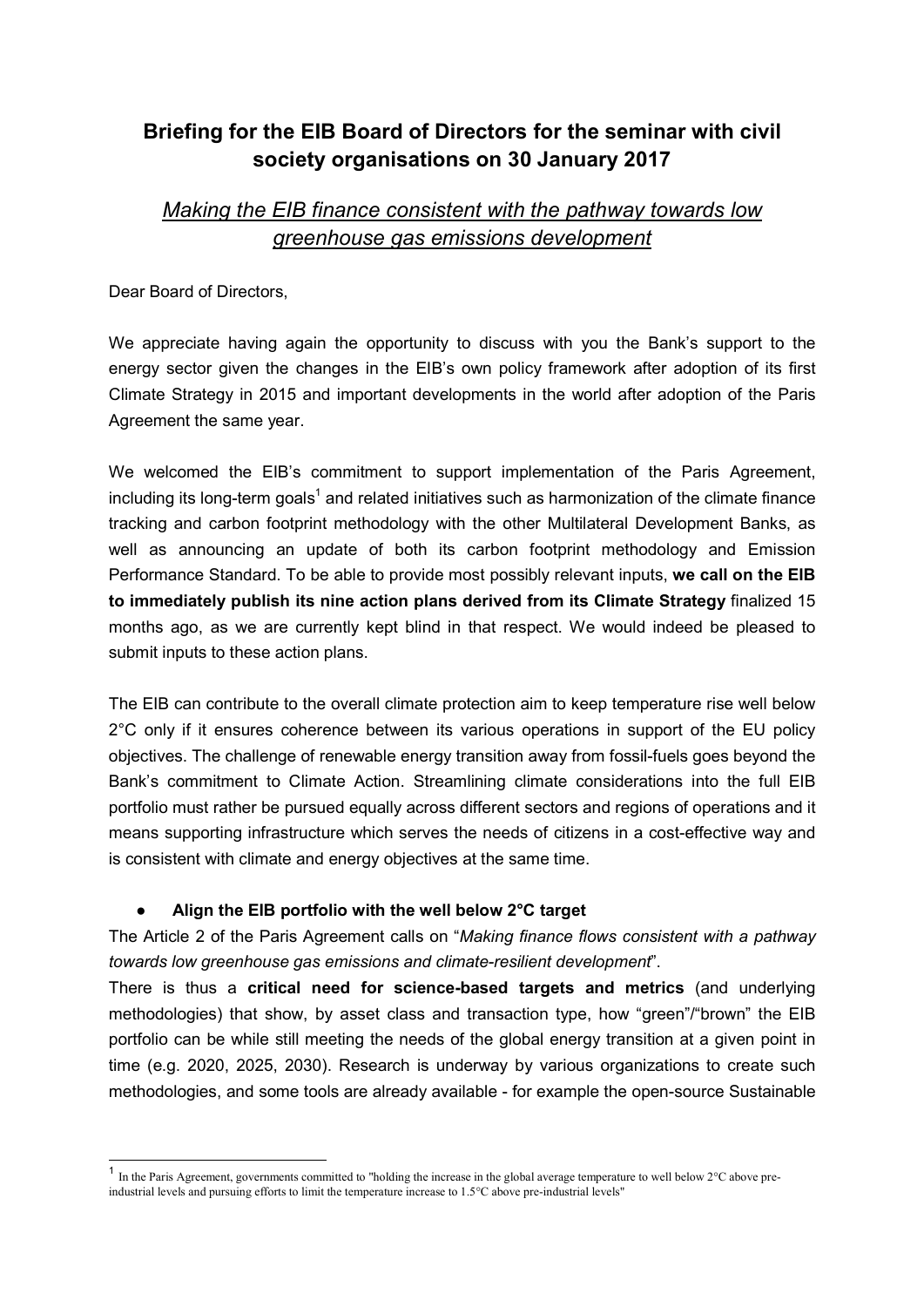Energy Investment (SEI) metrics methodology<sup>2</sup>. The EIB should dialogue with relevant organisations in order to set up such a missing tool as soon as possible: indeed, random project support has no chance to lead to well below 2°C alignment. The Bank should therefore move to well below 2°C alignment targets and methodologies as soon as possible.

Simultaneously, the EIB should actively support the development of a complementary tool: national capital raising plans for Member States, as part of their National Climate and Energy Plans (NCEPs) - required by the forthcoming Energy Union's governance framework. Such capital raising plans would provide much more visibility to the Bank to identify the most needed type of projects in a given country and those that are counter-productive to achieve the transition.

#### ● Phase out support for fossil fuels before 2020

The latest climate science makes it increasingly clear that the majority of known fossil fuels reserves must not be burnt if we want to keep the global temperature rise well below 2°C<sup>3</sup> and no new fossil reserves can be exploited in order to achieve either the 1.5°C or 2°C target.





### Sources: Oil Change International, Rystad Energy, IEA, World Energy Council, IPCC

## The reserves in already operating oil and gas fields alone, even with no coal, would take the world beyond the Paris Agreement target of +1.5°C.

<sup>&</sup>lt;sup>2</sup> The open-source SEI metrics methodology is developed by a research consortium led by the think tank 2° Investing Initiative. It makes it possible to assess the 2°C alignment of public equity and corporate bonds portfolios (based on the 2°C scenario from the IEA) for key sectors like oil&gas, power, automotive, etc. The methodology has already been road-tested by a hundred investors globally with very positive feedback.

<sup>&</sup>lt;sup>3</sup> McGlade & Eking, University College London (2015), The geographical distribution of fossil fuels unused when limiting global warming to 2°C, in Nature and Oil Change International (2016), The sky's limit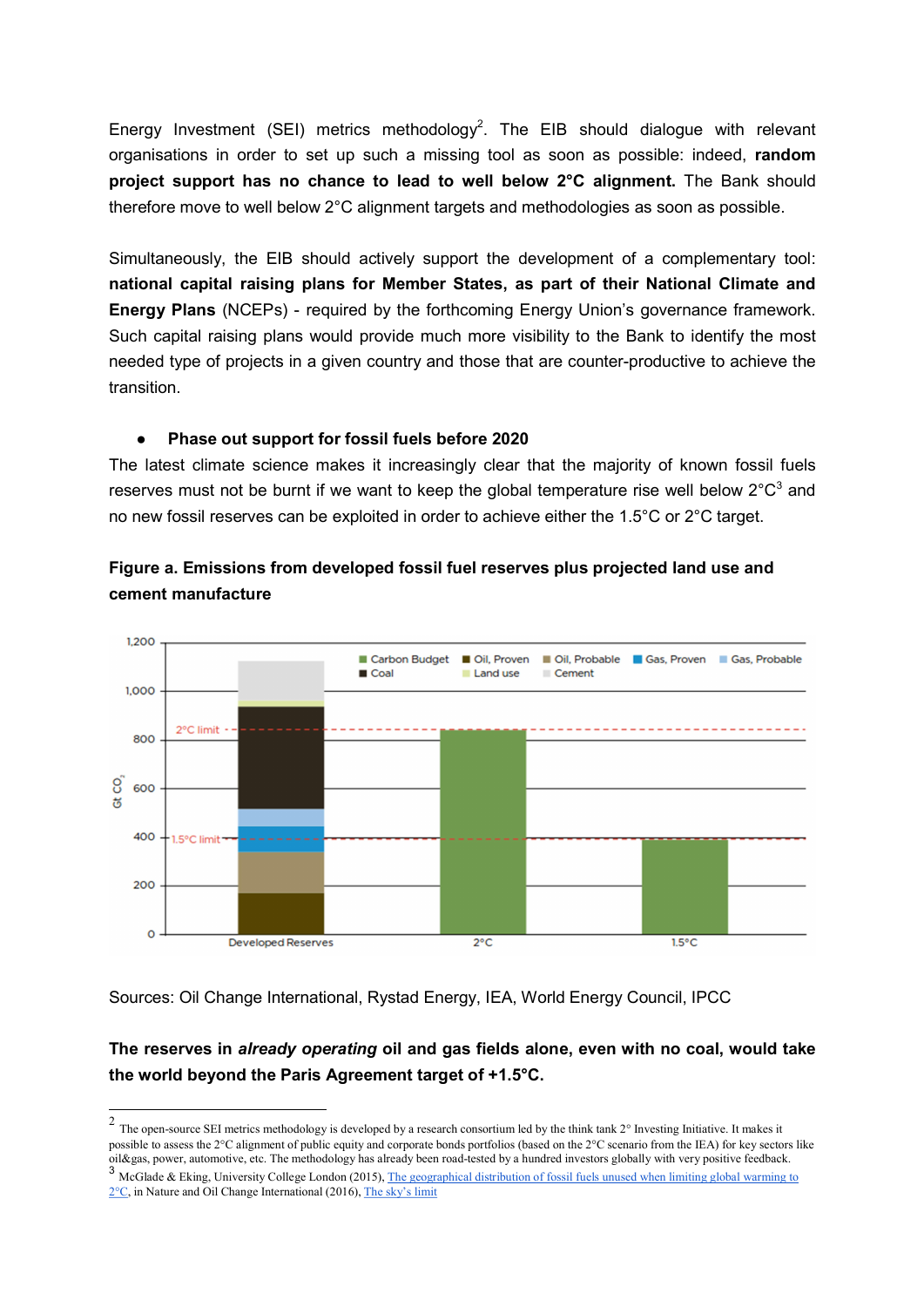Thus it is urgent that investment in new fossil fuel infrastructure is completely ceased as soon as possible if we are to keep within the targets set in Paris. However, since the Bank revised its Energy Lending Criteria in 2013, the support to fossil fuels based infrastructure has remained at a high level totaling EUR 8.5 billion while at the same time the EIB still lacks a methodology for checking the compliance of its operations with long term climate objectives. It is also concerning that by the end of 2016 the European Fund for Strategic Investments (EFSI) had granted EUR 1.8 billion to fossil fuel infrastructure projects, mostly gas, leveraging at least EUR 5 billion in additional investments into such infrastructure. These operations were approved without being scrutinized on the merit of their compliance with the EU 2030 and 2050 climate and energy frameworks.

#### ● Gas infrastructure risks becoming a stranded asset

The majority of EIB's investments in fossil fuel energy infrastructure is gas infrastructure, which has received around EUR 17 billion since 2007; further EUR 3 billion is being considered as contribution to the Southern Gas Corridor. This infrastructure has been financed with the objectives to ensure security of supply and to enable the shift from more polluting fuels, bringing environmental benefits. In 2016 the Energy Union Choices research consortium, including energy consultants Artelys and Climact, modelled different gas infrastructure strategies against a range of demand scenarios and potential shocks and disruptions<sup>4</sup>. They concluded that Europe's current gas infrastructure is sufficient to ensure energy security, even in extreme disruption cases. In Europe forecasts for gas demand have been consistently overestimated in recent years by the European Commission, the European Network of Transmission System Operators (ENTSOG), Eurogas, the International Energy Agency and oil and gas enterprises. New gas infrastructure is planned solely on the basis of a presumption of rising demand; projects are not tested against scenarios in which energy and climate targets are met. If Europe meets its 2030 and 2050 targets, gas demand in Europe will sharply reduce – making new gas infrastructure superfluous. It therefore casts strong uncertainty on the actual need and the economic viability of the vast majority of these new gas infrastructure projects.

#### ● Gas is more carbon intensive than previously thought

According to the EIB's Energy Lending Criteria, in the medium term, substituting coal with gas is expected to help the EU achieve its climate policy objectives and hence is considered critical for the transition of the EU energy system towards a low-carbon economy. However this assessment was based on the false and inaccurate assumption that methane is 21-times more potent than CO2 as a greenhouse gas. According to most recent science, fossil gas contributes to climate change in a much more significant way than previously thought. According to most recent science, fossil gas which is composed mostly of methane and which is found to be leaking at many different levels of the fossil gas lifecycle significantly contributes to the

-

<sup>&</sup>lt;sup>4</sup> Energy Union Choices (2016), A Perspective on Infrastructure and Energy Security in the Transition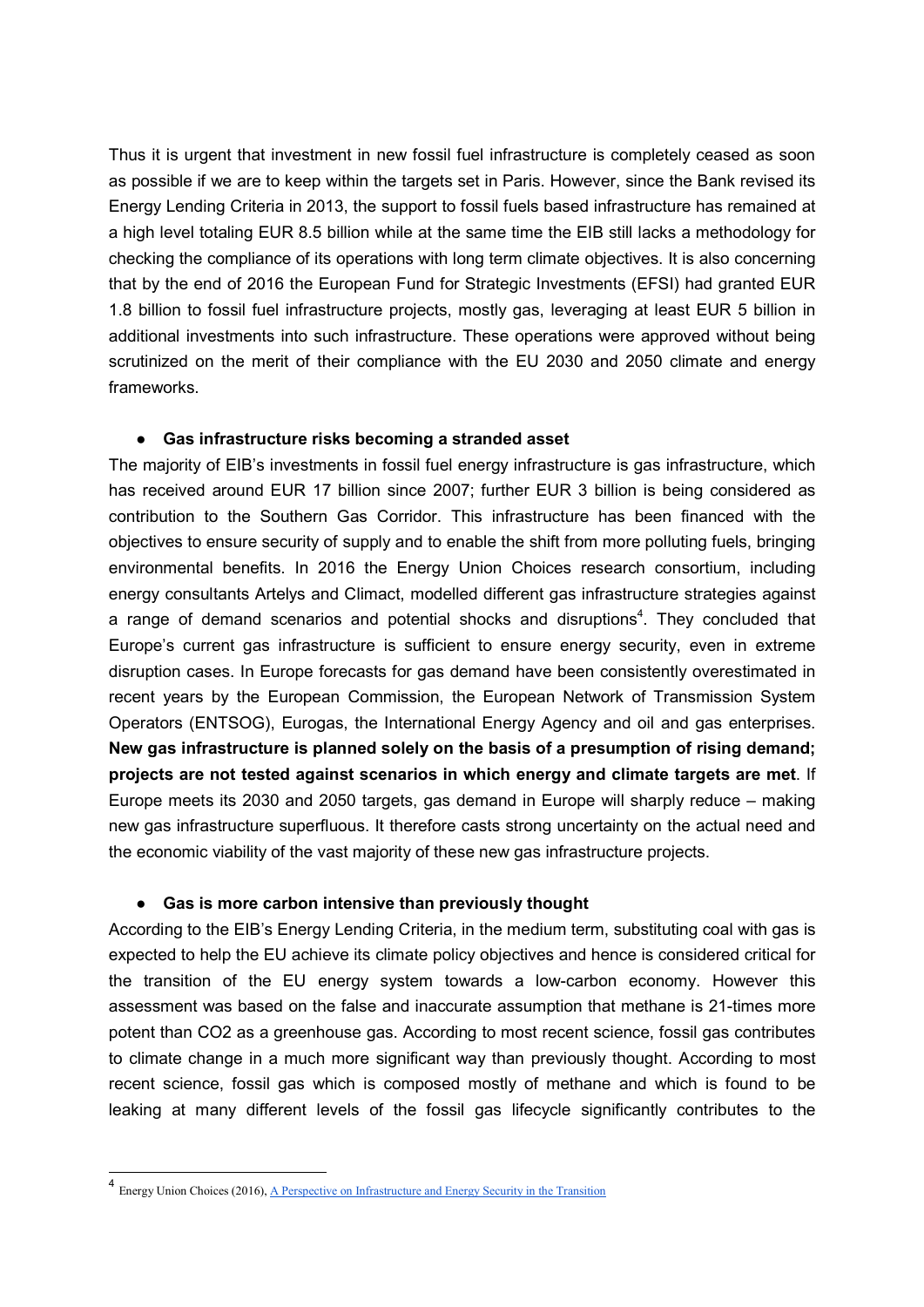acceleration of climate change. In 2013, the IPCC updated its data and stated that methane is 86-times more potent over a 20-year period, and 34-times over 100 years.

Lifetime gas leakages should not be underestimated. For conventional fossil gas, the scientific community now commonly agrees that between 3.6% and 5.4% of the lifetime production of gas wells is emitted to the atmosphere<sup>5</sup>. Therefore it calls for updating the Bank's Energy Lending Criteria with more realistic – lower - gas demand projections and most recent scientific data on methane's global warming potential.

#### ● Put energy efficiency first

Despite its leading position as an energy resource, energy efficiency still has a large untapped development potential. According to the International Energy Agency a doubling of the current investment in energy efficiency is needed to limit global temperature rise to  $2^{\circ}C^6$ .

The EIB already supports energy efficiency through a number of instruments and we shall also see an increased EFSI support for this sector. However implementing the energy efficiency first principle implies considering the potential for energy efficiency solutions in all decision-making related to energy, to be able to make informed investment choices, by comparing energy efficiency and energy supply options and only approving projects which would make most sense in an energy efficient economy. The EIB lends to individual projects for which total investment costs exceed €25 million, which is why the project appraisal provides a unique chance to lead the way in applying the energy efficiency first principle. From a financial point of view, some projects would not make sense in an energy efficient scenario. The EIB can only have a coherent climate change strategy if it puts energy efficiency first, redresses its bias towards energy supply investments and allows stakeholders such as energy users and service providers to benefit from a growing energy efficiency market.

#### ● Review the Energy Lending Criteria and Transport Lending Policy

We welcome the Bank's announcement to review its Emission Performance Standard (EPS) which is a long expected move. The International Energy Agency stated that we need to reach an average 100 g CO2/kWh over the next two decades to reach climate stabilisation. The current level of the EIB EPS at 550 g CO2/kWh is neither consistent with the EU 2050 climate target nor with the Paris Agreement. Deeper adjustment is needed from the Bank: it needs to build in the objective of the clean energy transition into its Energy Lending Criteria which now needs a review and alignment with the Paris Agreement. Furthermore, the EIB Transport Lending Policy from 2011 is even more obsolete and requires review and alignment with the EU Low Emission Mobility Strategy.

-

<sup>5</sup> Miller et al, 2013, http://www.pnas.org/content/early/2013/11/20/1314392110.abstract, Brandt et al, 2014 http://www.sciencemag.org/content/343/6172/733

<sup>6</sup> International Energy Agency 2015 Energy Efficiency Market report 2015